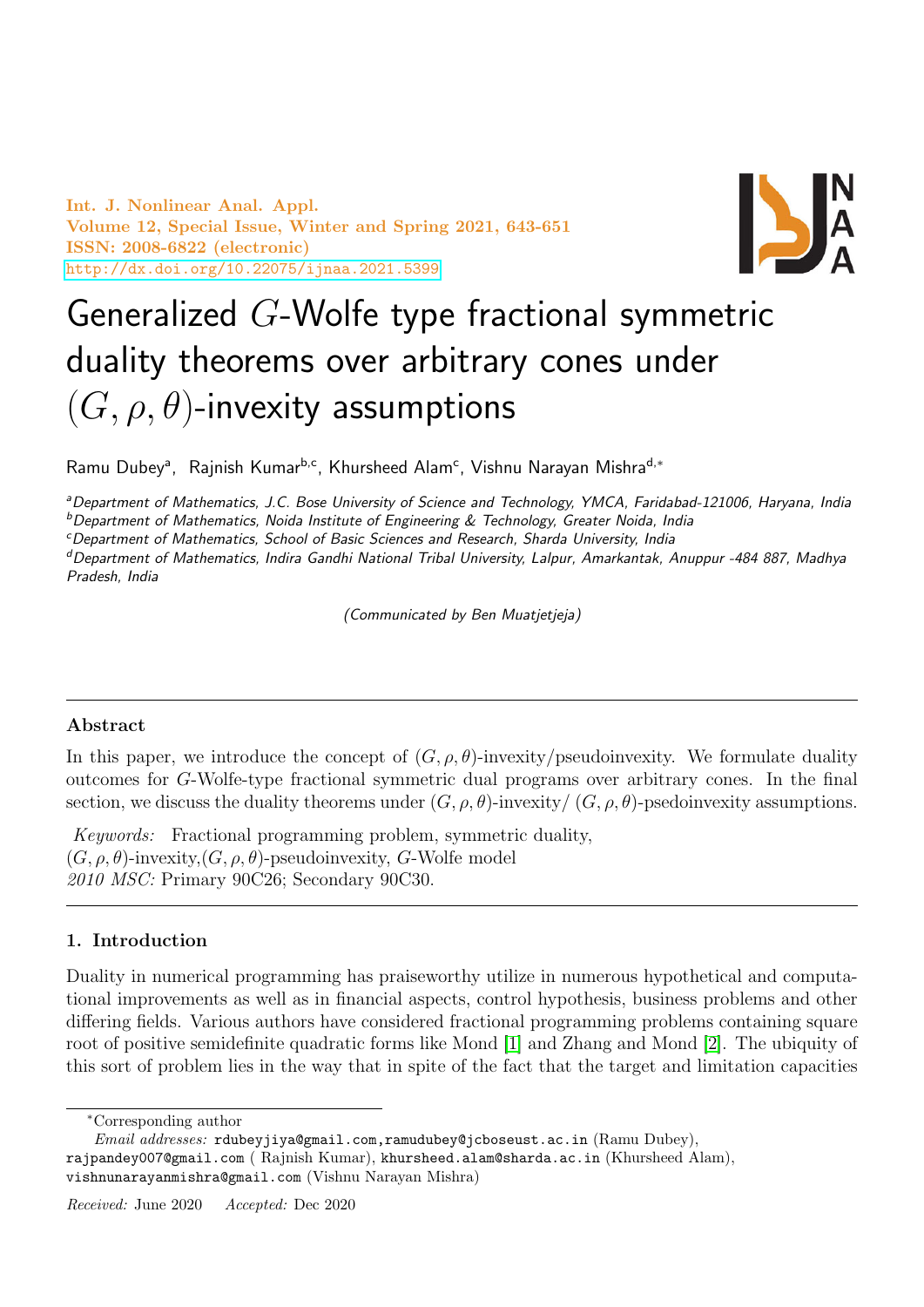are nondifferentiable, a straightforward definition of the dual might be given.

Kim et al. [\[3\]](#page-8-2) worked a pair of multiobjective symmetric dual problem under cone constraints with psuedo-invex functions. Devi [\[4\]](#page-8-3) constructed a pair of second-order symmetric dual programs and derived duality relations with bonvex functions. Chen [\[5\]](#page-8-4) formulated a pair of multiobjective higher-order dual nonlinear programming and discussed duality theorems under higher-order  $(F, \alpha, \rho, d)$ -convexity assumptions. Also, Chen [\[5\]](#page-8-4) discussed ratio property and established the optimality conditions under higher-order  $(F, \alpha, \rho, d)$ -convexity assumptions. Wolfe type second-order symmetric duality has been discussed by Yang et al. [\[6\]](#page-8-5) for multiobjective programming problems. Convexity is one of the most much of the time utilized speculation in streamlining hypothesis essentially as a result of a few worldwide properties that it has. Convexity presumptions are frequently not fulfilled in true problem so there was a need to debilitate them. One of the ways was the introduction of generalization of convexity namely quasi/pseudo-convexity. Recently Gutierrez et al. [\[7\]](#page-8-6) constructed various notions of  $(K_1, K_2)$ -pseudoinvexity-I and II with  $K_1, K_2 \in \{C_0^c, (\text{int}C)^c\}$  for a locally Lipschitz function by means of the extended Jacobian where  $C \subseteq R^n$  is a closed convex pointed cone with non empty interior and  $C_0 = C \setminus \{0\}$ . They utilized them to consider productivity through variational-like disparities with Lipschitz functions. For more data on fractional programming, readers are advised to see [\[8,](#page-8-7) [9,](#page-8-8) [10,](#page-8-9) [11,](#page-8-10) [12,](#page-8-11) [13,](#page-8-12) [14,](#page-8-13) [15\]](#page-8-14).

In this article, we generalized  $(G, \rho, \theta)$ -invexity  $(G, \rho, \theta)$ -pseudoinvexity assumptions. Generalized G- Wolfe type fractional symmetric dual is proposed over arbitrary cones and duality results are proved by using the above mentioned functions.

#### 2. Preliminaries and Definitions

Let  $S_1 \subseteq R^n$  and  $S_2 \subseteq R^m$  be open sets and  $f(x, y)$  be real valued differentiable function defined on  $S_1 \times S_2$ . Let  $G : R \to R$  be strictly increasing function in their range  $G : I_f(S_1 \times S_2) \to R$ , where  $I_f(S_1 \times S_2)$  is the range of f,  $\eta_1$ ,  $\eta_2: S_1 \times S_2 \to R^n$ ,  $\rho \in R$  and  $\theta: S_1 \times S_2 \to R$ .

**Definition 2.1.** The function  $f(x, y)$  is  $(G, \rho, \theta)$  -pseudoinvex in the first variable at  $u \in S_1$  for fixed  $v \in S_2$  with respect to  $\eta_1$ , if there exist  $\rho$  and  $\theta$ , such that for  $x \in S_1$ , we have

$$
\eta_1^T(x, u) \Big[ G'(f(u, v)) \nabla_x f(u, v) \Big] + \rho ||\theta(x, u)||^2 \ge 0 \Rightarrow [G(f(x, v)) - G(f(u, v))] \ge 0.
$$

**Remark 2.1.** If the above inequality sign changes  $\leq$ , then the function  $f(x, y)$  is  $(G, \rho, \theta)$ . pseudoincave in the first variable at  $u \in S_1$  for fixed  $v \in S_2$  with respect to  $\eta_1$ .

**Definition 2.2.** The function  $f(x, y)$  is  $(G, \rho, \theta)$ -pseudoinvex in the second variable at  $v \in S_2$  for fixed  $u \in S_1$  with respect to  $\eta_2$ , if there exist  $\rho$  and  $\theta$ , such that for  $y \in S_2$ , we have

$$
\eta_2^T(y, v) \Big[ G'(f(u, v)) \nabla_y f(u, v) \Big] + \rho ||\theta(y, v)||^2 \ge 0 \Rightarrow [G(f(u, y)) - G(f(u, v))] \ge 0.
$$

**Remark 2.2.** If the above inequality sign changes  $\leq$ , then the function  $f(x, y)$  is  $(G, \rho, \theta)$ . pseudoincave in the second variable at  $v \in S_2$  for fixed  $u \in S_1$  with respect to  $\eta_2$ .

**Definition 2.3.** The function  $f(x, y)$  is  $(G, \rho, \theta)$  -invex in the first variable at  $u \in S_1$  for fixed  $v \in S_2$ with respect to  $\eta_1$  if there exist  $\rho$  and  $\theta$ , such that for  $x \in S_1$ , we have

$$
[G(f(x,v)) - G(f(u,v))] \geq \eta^T(x,u) \Big[ G'(f(u,v)) \nabla_x f(u,v) \Big] + \rho ||\theta(x,u)||^2.
$$

**Remark 2.3.** If the above inequality sign changes  $\leq$ , then the function  $f(x, y)$  is  $(G, \rho, \theta)$  -incave in the first variable at  $u \in S_1$  for fixed  $v \in S_2$  with respect to  $\eta_1$ .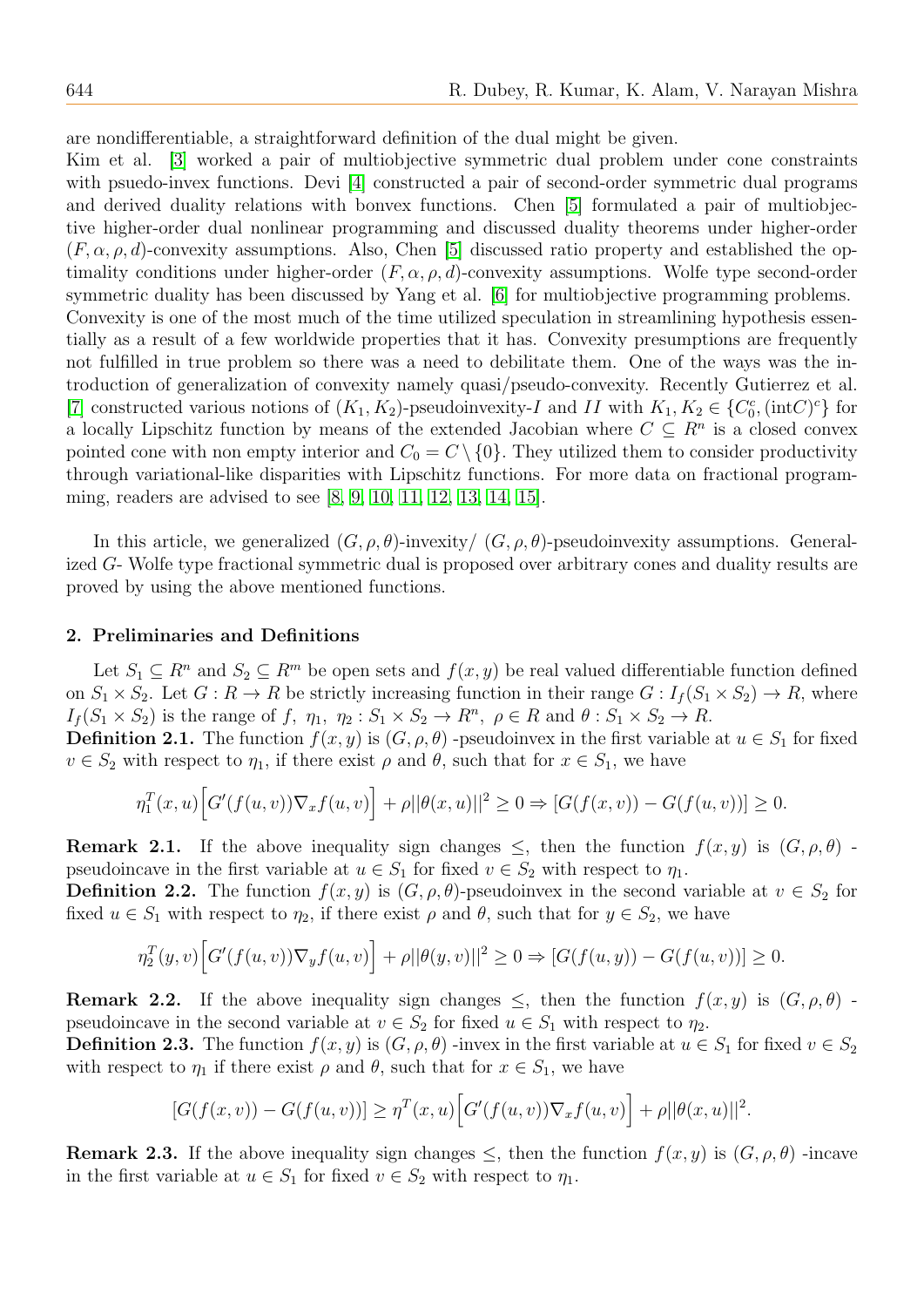**Definition 2.4.** The function  $f(x, y)$  is  $(G, \rho, \theta)$ -invex in the second variable at  $v \in S_2$  for fixed  $u \in S_1$  with respect to  $\eta_2$ , if there exist  $\rho$  and  $\theta$ , such that for  $y \in S_2$ , we have

$$
[G(f(u, y)) - G(f(u, v))] \geq \eta_2^T(y, v) \Big[ G'(f(u, v)) \nabla_y f(u, v) \Big] + \rho ||\theta(y, v)||^2.
$$

**Remark 2.4.** If the above inequality sign changes  $\leq$ , then the function  $f(x, y)$  is  $(G, \rho, \theta)$ -incave in the second variable at  $v \in S_2$  for fixed  $u \in S_1$  with respect to  $\eta_2$ . **Definition 2.5.** The positive polar cone  $S^*$  of a cone  $S \subseteq R^s$  is defined by

$$
S^* = \{ y \in R^s : x^T y \ge 0, \text{ for } x \in S \}.
$$

## 3. G-Wolfe Type Fractional Symmetric Pair of Primal-Dual Model

The application of non-linear programming methods for the optimum design of statically indeterminate structures is discussed, with special emphasis on the design of elastic grillages loaded laterally and in plane. In the following section, we formulate the following pair of G-Wolfe type fractional symmetric dual programming problem over arbitrary cones:

#### Primal Problem (FWP):

$$
\begin{aligned} \text{Min} \quad & \frac{G(f(x,y)) - y^T G'(f(x,y)) \nabla_y f(x,y)}{G(g(x,y)) - y^T G'(g(x,y)) \nabla_y g(x,y)} \end{aligned}
$$

Subject to

$$
-[(G(f(x,y)) - y^T G'(f(x,y))\nabla_y f(x,y))G'(g(x,y))\nabla_y g(x,y) - (G(g(x,y))-y^T G'(g(x,y))\nabla_y g(x,y))G'(f(x,y))\nabla_y f(x,y)] \in C_2^*,
$$

$$
x \in C_1.
$$

#### Dual Problem (FWD):

$$
\text{Max} \quad \frac{G(f(u,v)) - u^T [G'(f(u,v)) \nabla_x f(u,v)]}{G(g(u,v)) - u^T [G'(g(u,v)) \nabla_x g(u,v)]}
$$

Subject to

$$
[(G(f(u,v)) - uTG'(f(u,v))\nabla_x f(u,v))G'(g(u,v))\nabla_x g(u,v) - (G(g(u,v))- uTG'(g(u,v))\nabla_x g(u,v))G'(f(u,v))\nabla_x f(u,v)] \in C_1^*,
$$
  

$$
v \in C_2,
$$

where  $f: S_1 \times S_2 \to R$  and  $g: S_1 \times S_2 \to R_+ \setminus \{0\}$  are differentiable functions. The above primal-dual programs can be re-written as:

#### (EFWP) Min w

Subject to

<span id="page-2-0"></span>
$$
(G(f(x,y)) - y^T G'(f(x,y)) \nabla_y f(x,y)) - w(G(g(x,y)) - y^T G'(g(x,y)) \nabla_y g(x,y)) = 0,
$$
\n(3.1)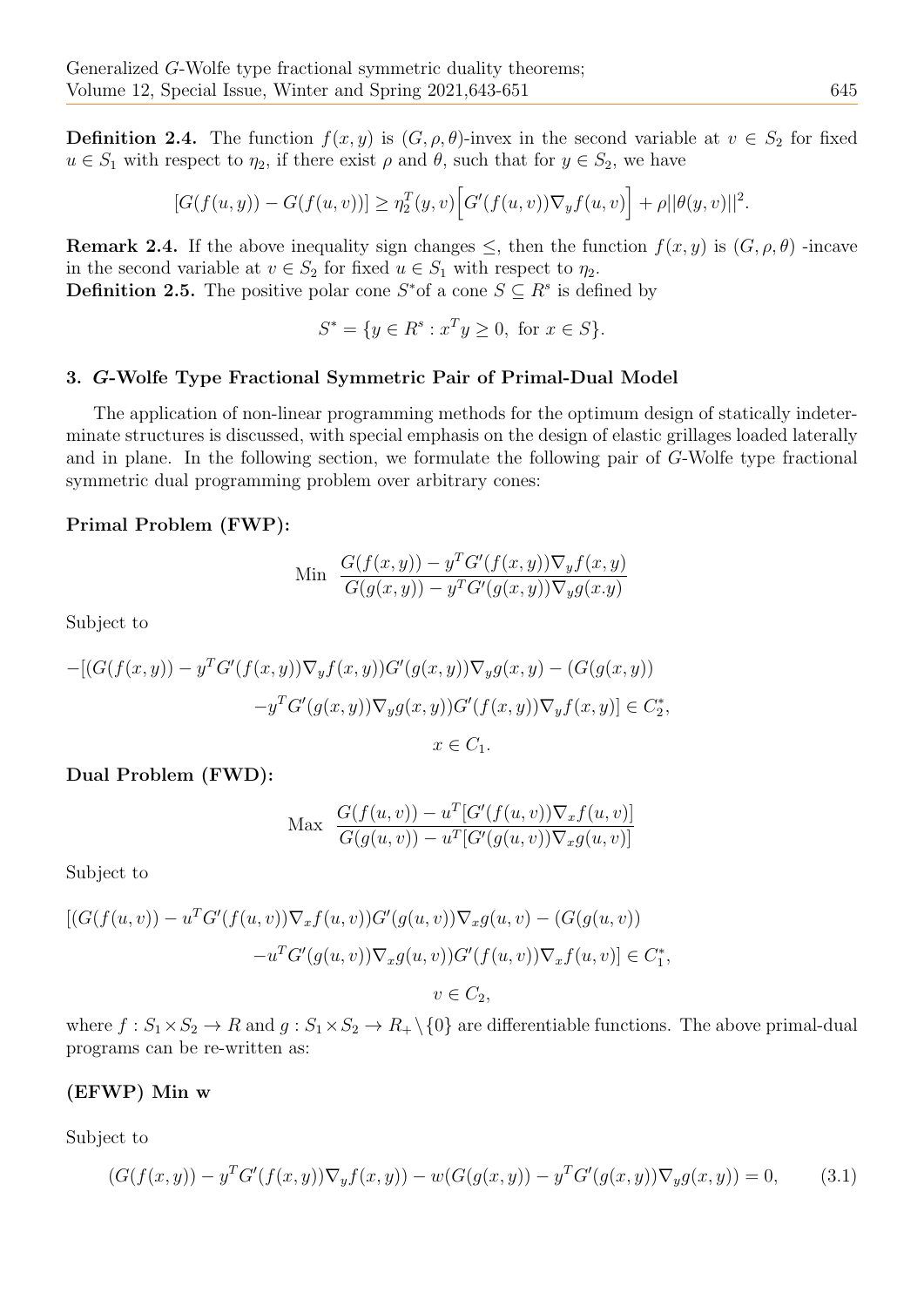646 R. Dubey, R. Kumar, K. Alam, V. Narayan Mishra

<span id="page-3-4"></span>
$$
- [G'(f(x, y))\nabla_y f(x, y) - wG'(g(x, y))\nabla_y g(x, y)] \in C_2^*,
$$
\n(3.2)

$$
x \in C_1. \tag{3.3}
$$

#### (EFWD) Min t

Subject to

<span id="page-3-5"></span>
$$
(G(f(u,v)) - uTG'(f(u,v))\nabla_x f(u,v)) - t(G(g(u,v)) - uTG'(g(u,v))\nabla_x g(u,v)) = 0,
$$
 (3.4)

<span id="page-3-3"></span>
$$
[(G'(f(u,v))\nabla_x f(u,v)) - t(G'(g(u,v))\nabla_x g(u,v))] \in C_1^*,
$$
\n(3.5)

$$
v \in C_2. \tag{3.6}
$$

Let  $P^0$  and  $Q^0$  be the sets of feasible solution of (EFWP) and (EFWD), respectively.

**Theorem 3.1** (Weak duality theorem). Let  $(x, y, w) \in P^0$  and  $(u, v, t) \in Q^0$ . Let

- (i)  $f(., v)$  be  $(G, \rho_1, \theta_1)$  invex and  $g(., v)$  be  $(G, \rho_2, \theta_2)$  incave at u for fixed v with respect to  $\eta_1$ ,
- (ii)  $f(x,.)$  be  $(G, \rho_3, \theta_3)$ −incave and  $g(x,.)$  be  $(G, \rho_4, \theta_4)$ − invex at y for fixed x with respect to  $\eta_2$ ,
- (*iii*)  $\eta_1(x, u) + u \in C_1$  and  $\eta_2(v, y) + y \in C_2$ ,
- (iv)  $G(q(x, v)) > 0$ ,

(v) 
$$
(\rho_1||\theta_1(x, u)||^2 - t\rho_2||\theta_2(x, u)||^2) \ge 0
$$
,

(vi)  $(\rho_3||\theta_3(x,u)||^2 - w\rho_4||\theta_4(x,u)||^2) \leq 0,$ then,  $w \geq t$ .

**Proof.** From hypothesis  $(i)$ , we have

<span id="page-3-1"></span>
$$
G(f(x,v)) - G(f(u,v)) \geq \eta_1^T(x,u)G'(f(u,v))\nabla_x f(u,v) + \rho_1||\theta_1(x,u)||^2
$$
\n(3.7)

and

<span id="page-3-0"></span>
$$
-G(g(x,v)) + G(g(u,v)) \ge -\eta_1^T(x,u)G'(g(u,v))\nabla_x g(u,v) - \rho_2||\theta_2(x,u)||^2. \tag{3.8}
$$

Multiplying by  $t$  in inequality  $(3.8)$  and combining with  $(3.7)$ , we have

$$
G(f(x, v)) - tG(g(x, v)) - G(f(u, v)) + tG(g(u, v))
$$
  
\n
$$
\geq \eta_1^T(x, u)[G'(f(u, v))\nabla_x f(u, v) - tG'(g(u, v))\nabla_x g(u, v)] + \rho_1||\theta_1(x, u)||^2 - t\rho_2||\theta_2(x, u)||^2.
$$

Using hypothesis  $(v)$ , the above inequality follows that

<span id="page-3-2"></span>
$$
G(f(x, v)) - tG(g(x, v)) - G(f(u, v)) + tG(g(u, v))
$$
  
\n
$$
\geq \eta_1^T(x, u)[G'(f(u, v))\nabla_x f(u, v) - tG'(g(u, v))\nabla_x g(u, v)].
$$
\n(3.9)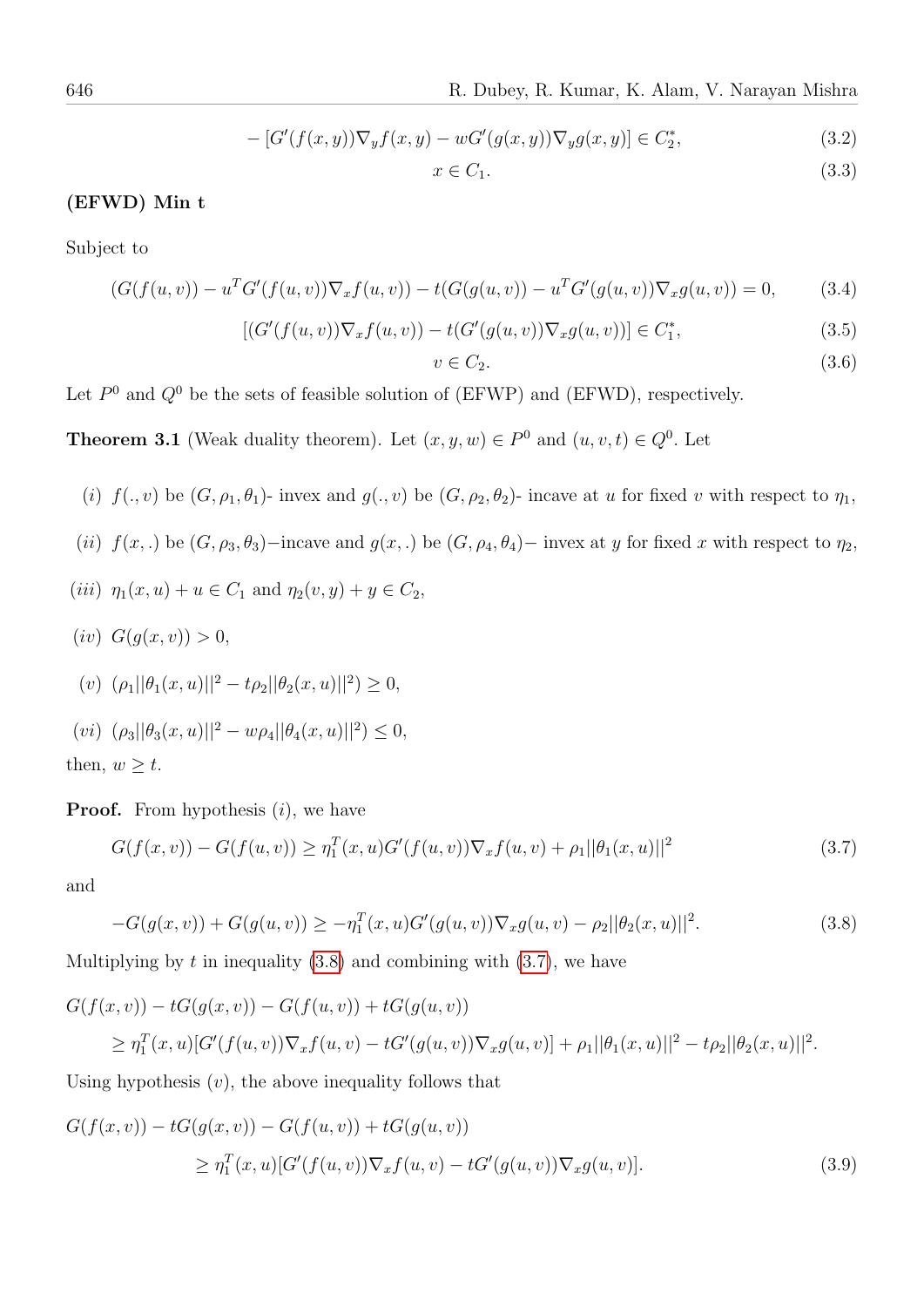Next, by hypothesis  $(ii)$ , gives

<span id="page-4-1"></span>
$$
-G(f(x,v)) + G(f(x,y)) \ge -\eta_2^T(v,y)G'(f(x,y))\nabla_y f(x,y) - \rho_3||\theta_3(v,y)||^2
$$
\n(3.10)

and

<span id="page-4-0"></span>
$$
G(g(x,v)) - G(g(x,y)) \ge \eta_2^T(v,y)[G'(g(x,y))\nabla_y g(x,y)] + \rho_4 ||\theta_4(v,y)||^2. \tag{3.11}
$$

Multiplying by  $w$  in inequality  $(3.11)$  and combining with  $(3.10)$ , we obtain

$$
-G(f(x, v)) + wG(g(x, v)) - G(f(x, y)) + wG(g(x, y))
$$
  
\n
$$
\geq -\eta_2^T(v, y)[G'(f(x, y))\nabla_y f(x, y) - wG'(g(x, y))\nabla_y g(x, y)] - \rho_3||\theta_3(v, y)||^2 + w\rho_4||\theta_4(v, y)||^2.
$$

Using hypothesis  $(v_i)$ , the above inequality follows that

<span id="page-4-2"></span>
$$
-G(f(x, v)) + wG(g(x, v)) - G(f(x, y)) + wG(g(x, y))
$$
  
\n
$$
\geq -\eta_2^T(v, y)[G'(f(x, y))\nabla_y f(x, y) - wG'(g(x, y))\nabla_y g(x, y)].
$$
\n(3.12)

On adding inequalities [\(3.9\)](#page-3-2) and [\(3.12\)](#page-4-2), we have

$$
G(f(x, v)) - tG(g(x, v)) - G(f(u, v)) + tG(g(u, v)) - G(f(x, v))
$$
  
+  $wG(g(x, v)) - G(f(x, y)) - wG(g(x, y))$   
 $\geq \eta_1^T(x, u)[G'(f(u, v))\nabla_x f(u, v) - tG'(g(u, v))\nabla_x g(u, v)]$   
 $- \eta_2^T(v, y)[G'(f(x, y))\nabla_y f(x, y) - wG'(g(x, y))\nabla_y g(x, y)].$  (3.13)

<span id="page-4-3"></span>From dual constraint  $(3.5)$  and hypothesis  $(iii)$ , we get

$$
(\eta_1(x, u) + u)^T [G'(f(u, v)) \nabla_x f(u, v) - tG'(g(u, v)) \nabla_x g(u, v)] \ge 0,
$$

or

<span id="page-4-4"></span>
$$
\eta_1^T(x, u)[G'(f(u, v))\nabla_x f(u, v) - tG'(g(u, v))\nabla_x g(u, v)]
$$
  
\n
$$
\geq -u^T[G'(f(u, v))\nabla_x f(u, v) - tG'(g(u, v))\nabla_x g(u, v)].
$$
\n(3.14)

Similarly, from inequality  $(3.2)$  and hypothesis  $(iii)$ , we get

$$
-(\eta_2^T(v, y) + y)^T [G'(f(x, y)) \nabla_y f(x, y) - wG'(g(x, y)) \nabla_y g(x, y)] \ge 0,
$$

or

<span id="page-4-5"></span>
$$
-\eta_2^T(v,y)[G'(f(x,y))\nabla_y f(x,y) - wG'(g(x,y))\nabla_y g(x,y)]
$$
  
\n
$$
\geq y^T[G'(f(x,y))\nabla_y f(x,y) - wG'(g(x,y))\nabla_y g(x,y)].
$$
\n(3.15)

From inequalities  $(3.13)$ ,  $(3.14)$  and  $(3.15)$ , we get

$$
G(f(x,v)) - tG(g(x,v)) - G(f(u,v)) + tG(g(u,v)) - G(f(x,v)) + wG(g(x,v))
$$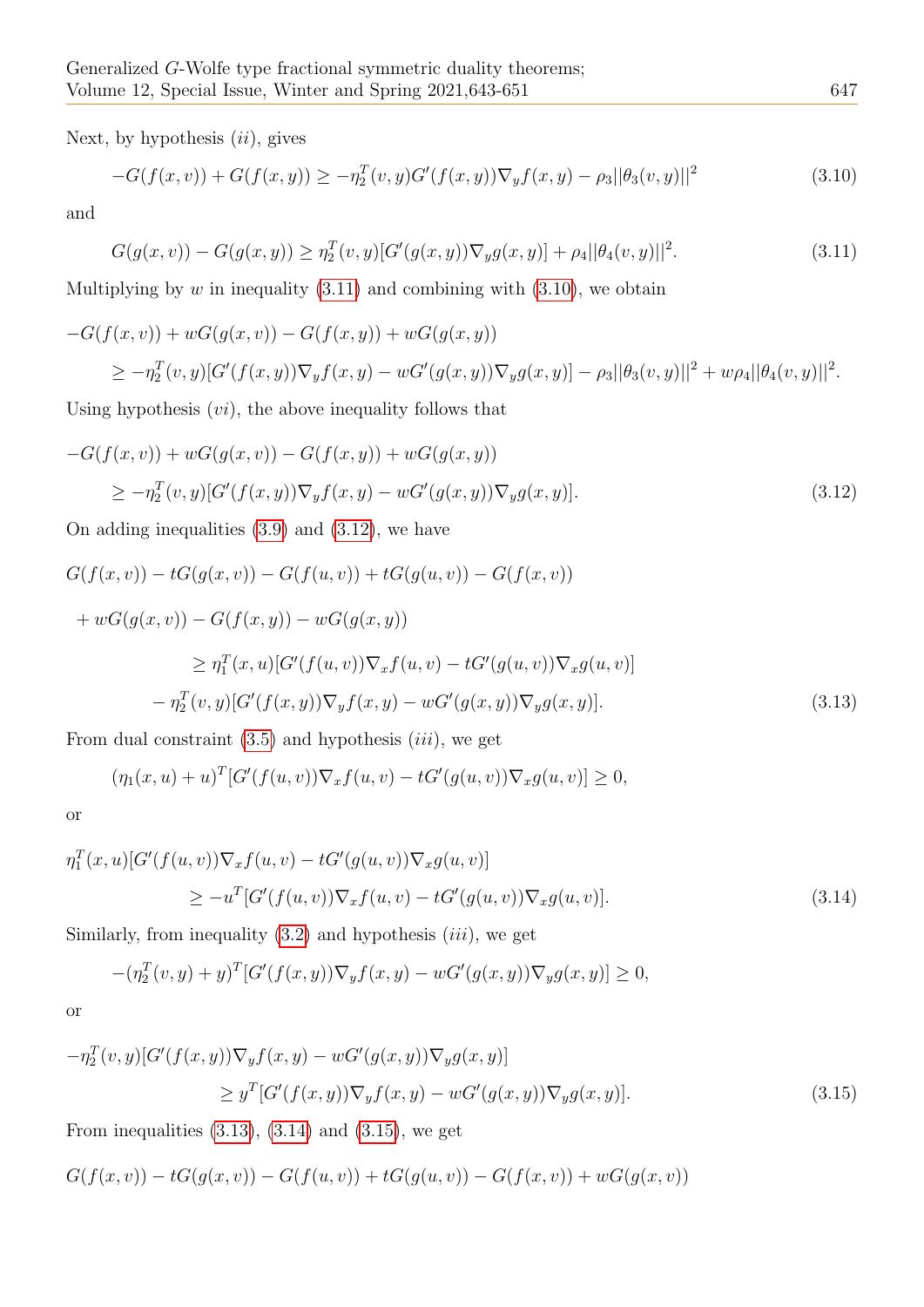$$
-G(f(x,y)) + wG(g(x,y)) \ge u^T [G'(f(u,v))\nabla_x f(u,v) - tG'(g(u,v))\nabla_x g(u,v)]
$$
  
+ 
$$
y^T [G'(f(x,y))\nabla_y f(x,y) - wG'(g(x,y))\nabla_y g(x,y)].
$$

Using equations  $(3.1)$  and  $(3.4)$ , it follows that

 $(w - t)G(q(x, v)) > 0.$ 

From hypothesis  $(iv)$ , above inequality gives

$$
w \geq t.
$$

Hence, completes the results.  $\Box$ 

**Remark 3.1** Since every invex function is pseudoinvex. So, we can easily follow that every  $(G, \rho, \theta)$ invex function is  $(G, \rho, \theta)$ -pseudoinvex, therefore above weak duality theorem follows on the same pattern.

**Theorem 3.2** (Weak duality): Let  $(x, y, w) \in P^0$  and  $(u, v, t) \in Q^0$ . Let

- (i)  $f(., v)$  be  $(G, \rho_1, \theta_1)$  pseudoinvex and  $g(., v)$  be  $(G, \rho_2, \theta_2)$  pseudoincave at u for fixed v with respect to  $\eta_1$ ,
- (ii)  $f(x,.)$  be  $(G, \rho_3, \theta_3)$  pseudoincave and  $g(x,.)$  be  $(G, \rho_4, \theta_4)$  pseudoinvex at y for fixed x with respect to  $\eta_2$ ,
- (*iii*)  $\eta_1(x, u) + u \in C_1$  and  $\eta_2(v, y) + y \in C_2$ ,
- (*iv*)  $G(q(x, v)) > 0$ ,

(v) 
$$
(\rho_1||\theta_1(x, u)||^2 - t\rho_2||\theta_2(x, u)||^2) \ge 0,
$$

$$
(vi) \ (\rho_3||\theta_3(x,u)||^2 - w\rho_4||\theta_4(x,u)||^2) \leq 0.
$$

Then,  $w \geq t$ .

Proof: The proof follows on the same pattern of theorem 3.1.

**Theorem 3.3** (Strong duality theorem). Let f and g be differentiable functions. Let  $(\bar{r}, \bar{s}, \bar{w})$ be an optimal solution of (EFWP). Suppose that

$$
(i) [G''(f(\bar{r},\bar{s}))\nabla_s f(\bar{r},\bar{s})(\nabla_s f(\bar{r},\bar{s}))^T + G'(f(\bar{r},\bar{s}))\nabla_{ss} f(\bar{r},\bar{s}) - \bar{w}\{G''(g(\bar{r},\bar{s}))\nabla_s g(\bar{r},\bar{s})(\nabla_s g(\bar{r},\bar{s}))^T\}
$$

 $+ G'(g(\bar{y}, \bar{y})) \nabla_{ss} g(\bar{r}, \bar{s})\}]$  is non-singular,

$$
(ii) \quad (\bar{r}^T G'(g(\bar{r}, \bar{s})) \nabla_r g(\bar{r}, \bar{s}) - \bar{s}^T G'(g(\bar{r}, \bar{s})) \nabla_s g(\bar{r}, \bar{s})) G(f(\bar{r}, \bar{s})) + (\bar{s}^T G'(f(\bar{r}, \bar{s})) \nabla_s f(\bar{r}, \bar{s})
$$

$$
- \bar{r}^T G'(f(\bar{r}, \bar{s})) \nabla_r f(\bar{r}, \bar{s})) G(g(\bar{r}, \bar{s})) = 0.
$$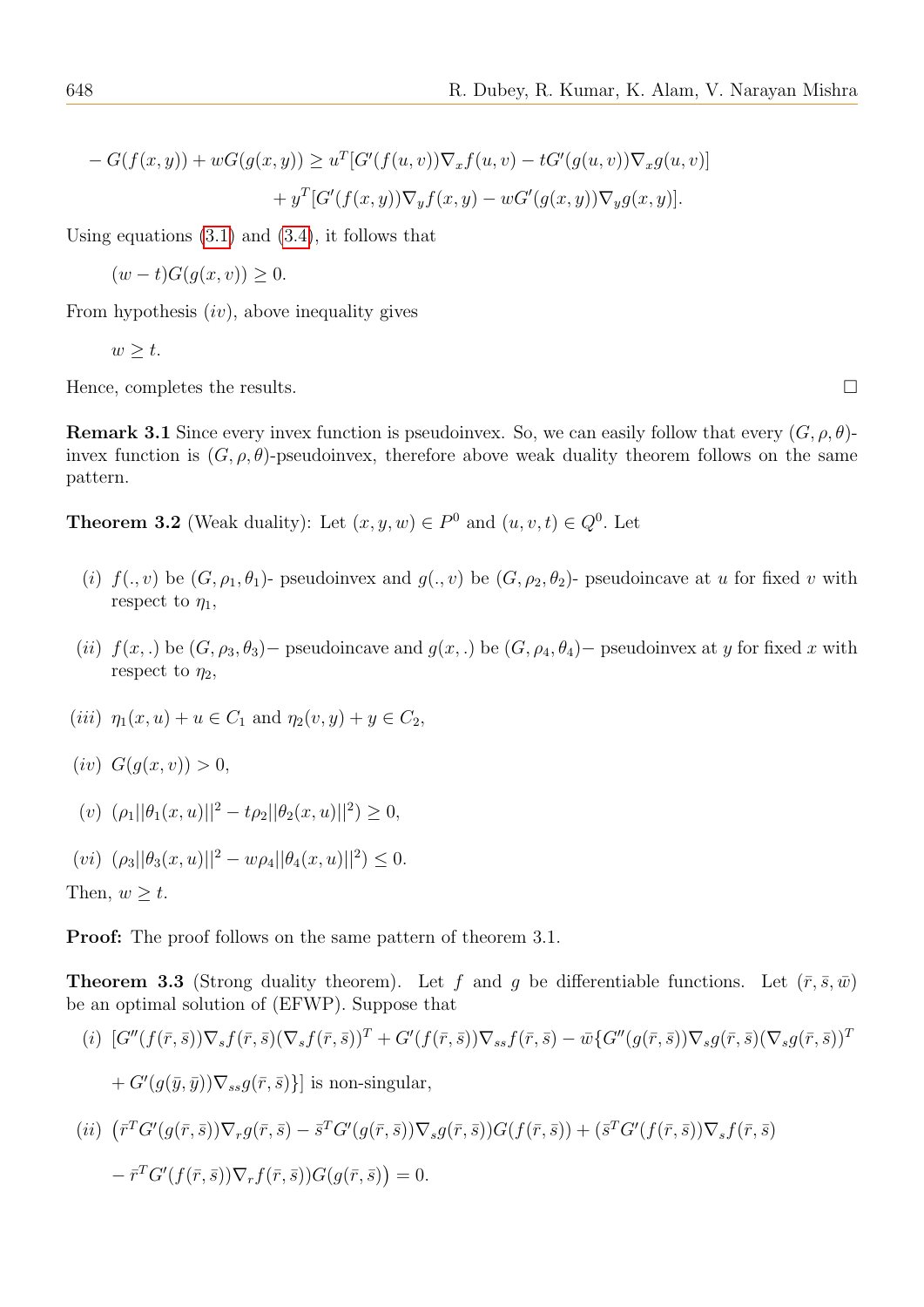Then,  $(\bar{r}, \bar{s}, \bar{w}) \in Q^0$  and objective values of (EFWP) and (EFWD) are equal. Moreover, if all the hypotheses of weak duality theorem are satisfied, then  $(\bar{r}, \bar{s}, \bar{w}, \bar{q}=0)$  is an optimal solution of (EFWD).

**Proof:** Since  $(\bar{r}, \bar{s}, \bar{w})$  is an optimal solution of (EFWP),  $\alpha \in R, \beta \in R, \gamma \in C_2, \mu \in R$  such that the following Fritz John necessary conditions [\[16\]](#page-8-15) are satisfied at  $(\bar{r}, \bar{s}, \bar{w})$ :

$$
[\beta(G'(f(\bar{r},\bar{s}))\nabla_r f(\bar{r},\bar{s}) - \bar{w}G'(g(\bar{r},\bar{s}))\nabla_r g(\bar{r},\bar{s})) + (\gamma - \beta \bar{s})^T (G''(f(\bar{r},\bar{s}))\nabla_s f(\bar{r},\bar{s})
$$
  

$$
\nabla_r f(\bar{r},\bar{s}) + G'(f(\bar{r},\bar{s}))\nabla_{sr} f(\bar{r},\bar{s}) - \bar{w}(G''(g(\bar{r},\bar{s}))\nabla_s g(\bar{r},\bar{s})\nabla_r g(\bar{r},\bar{s})
$$
  

$$
+ G'(g(\bar{r},\bar{s}))\nabla_{sr} g(\bar{r},\bar{s})) - \mu] = 0,
$$
  

$$
(\gamma - \beta \bar{s})^T [G''(f(\bar{r},\bar{s}))\nabla_s f(\bar{r},\bar{s})(\nabla_s f(\bar{r},\bar{s}))^T + G'(f(\bar{r},\bar{s}))\nabla_{ss} f(\bar{r},\bar{s})
$$
\n(3.16)

<span id="page-6-4"></span><span id="page-6-0"></span>
$$
-\overline{w}(G''(g(\overline{r},\overline{s}))\nabla_s g(\overline{r},\overline{s})(\nabla_s g(\overline{r},\overline{s}))^T + G'(g(\overline{r},\overline{s}))\nabla_{ss} g(\overline{r},\overline{s}))] = 0,
$$
\n(3.17)

<span id="page-6-7"></span>
$$
\gamma^T[G'(f(\bar{r},\bar{s}))\nabla_s f(\bar{r},\bar{s}) - \bar{w}G'(g(\bar{r},\bar{s}))\nabla_s g(\bar{r},\bar{s})] = 0,
$$
\n(3.18)

<span id="page-6-2"></span>
$$
\alpha - \beta \left[ G(g(\bar{r}, \bar{s})) - \bar{s}^T G'(g(\bar{r}, \bar{s}) \nabla_s g(\bar{r}, \bar{s})) \right] - \gamma G'(g(\bar{r}, \bar{s})) \nabla_s g(\bar{r}, \bar{s}) = 0, \tag{3.19}
$$

<span id="page-6-6"></span>
$$
\mu^T \bar{r} = 0,\tag{3.20}
$$

<span id="page-6-3"></span>
$$
(\alpha, \beta, \gamma, \mu) \neq 0, \ (\alpha, \beta, \gamma, \mu) \geq 0. \tag{3.21}
$$

Since 
$$
\left(G''(f(\bar{r},\bar{s}))\nabla_s f(\bar{r},\bar{s})(\nabla_s f(\bar{r},\bar{s}))^T + G'(f(\bar{r},\bar{s}))\nabla_{ss} f(\bar{r},\bar{s}) - \bar{w}(G''(g(\bar{r},\bar{s}))\nabla_s g(\bar{r},\bar{s})\right)
$$

<span id="page-6-1"></span>
$$
(\nabla_s g(\bar{r}, \bar{s}))^T + G'(g(\bar{r}, \bar{s}))\nabla_{ss} g(\bar{r}, \bar{s}))
$$
 is non-singular, it follows from (3.17) that  

$$
\gamma = \beta \bar{s}.
$$
 (3.22)

Next, our aim to show that  $\beta \neq 0$ . If possible, then suppose that  $\beta = 0$ , then from [\(3.22\)](#page-6-1), we get  $\gamma = 0$ . From [\(3.19\)](#page-6-2), we have  $\alpha = 0$ , which contradicts [\(3.21\)](#page-6-3). This combined with [\(3.16\)](#page-6-4), we find that  $\mu = 0$ . Hence,  $\beta \neq 0 \implies \beta > 0$ . Now, it gives that [\(3.17\)](#page-6-0) and [\(3.22\)](#page-6-1) and in particular, by [\(3.22\)](#page-6-1),  $\beta > 0$  and since  $\gamma \geq 0$ , hence we have  $\bar{s} \geq 0$ . From inequality [\(3.16\)](#page-6-4), we get

<span id="page-6-5"></span>
$$
G'(f(\bar{r},\bar{s}))\nabla_r f(\bar{r},\bar{s}) - \bar{w}G'(g(\bar{r},\bar{s}))\nabla_r g(\bar{r},\bar{s}) = \frac{\mu}{\beta} \ge 0,
$$
\n(3.23)

or

$$
G'(f(\bar{r},\bar{s}))\nabla_r f(\bar{r},\bar{s}) - \bar{w}G'(g(\bar{r},\bar{s}))\nabla_r g(\bar{r},\bar{s}) \in C_2^*.
$$
\n(3.24)

Therefore,  $(\bar{r}, \bar{s}, \bar{w}) \in Q^0$ .

Next, we have to claim that the objective values of the problem are equal. It is sufficient to show that  $T\alpha$ 

$$
\frac{G(f(\bar{r},\bar{s})) - \bar{r}^T G'(f(\bar{r},\bar{s}))\nabla_r f(\bar{r},\bar{s})}{G(g(\bar{r},\bar{s})) - \bar{r}^T G'(g(\bar{r},\bar{s}))\nabla_r g(\bar{r},\bar{s})} = \frac{G(f(\bar{r},\bar{s})) - \bar{s}^T G'(f(\bar{r},\bar{s}))\nabla_s f(\bar{r},\bar{s})}{G(g(\bar{r},\bar{s})) - \bar{s}^T G'(g(\bar{r},\bar{s}))\nabla_s g(\bar{r},\bar{s})}
$$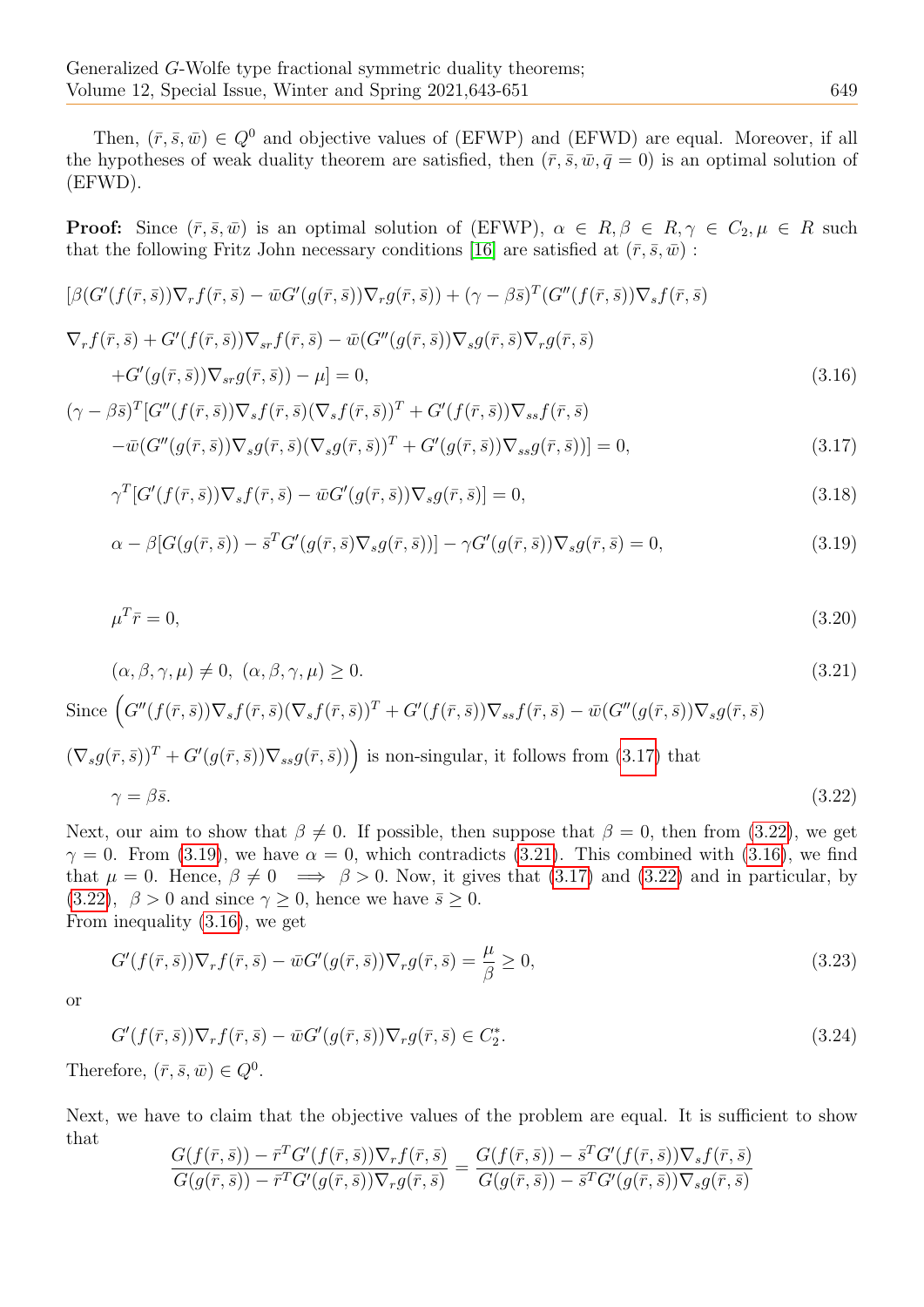Now, multiplying [\(3.23\)](#page-6-5), by  $\bar{r}^T$  and using [\(3.20\)](#page-6-6), we have

<span id="page-7-0"></span>
$$
\frac{\bar{r}^T G'(f(\bar{r}, \bar{s})) \nabla_r f(\bar{r}, \bar{s})}{\bar{r}^T G'(g(\bar{r}, \bar{s})) \nabla_r g(\bar{r}, \bar{s})} = \bar{w}.
$$
\n(3.25)

Further, using  $(3.22)$  and  $(3.18)$ , we get

<span id="page-7-1"></span>
$$
\frac{\bar{s}^T G'(f(\bar{r}, \bar{s})) \nabla_s f(\bar{r}, \bar{s})}{\bar{s}^T G'(g(\bar{r}, \bar{s})) \nabla_s g(\bar{r}, \bar{s})} = \bar{w}.\tag{3.26}
$$

From  $(3.25)$  and  $(3.26)$ , we have

$$
\frac{\bar{r}^T G'(f(\bar{r},\bar{s}))\nabla_r f(\bar{r},\bar{s})}{\bar{r}^T G'(g(\bar{r},\bar{s}))\nabla_r g(\bar{r},\bar{s})} = \frac{\bar{s}^T G'(f(\bar{r},\bar{s}))\nabla_s f(\bar{r},\bar{s})}{\bar{s}^T G'(g(\bar{r},\bar{s}))\nabla_s g(\bar{r},\bar{s})}
$$

i.e.

<span id="page-7-3"></span>
$$
\begin{split}\n\left(\bar{r}^T G'((\bar{r},\bar{s})) \nabla_r f(\bar{r},\bar{s})\right) & \left(\bar{s}^T G'(g(\bar{r},\bar{s})) \nabla_s g(\bar{r},\bar{s})\right) \\
&= \left(\bar{r}^T G'(g(\bar{r},\bar{s})) \nabla_r g(\bar{r},\bar{s})\right) \left(\bar{s}^T G'((\bar{r},\bar{s})) \nabla_s f(\bar{r},\bar{s})\right).\n\end{split} \tag{3.27}
$$

By hypothesis  $(ii)$ , we get

<span id="page-7-2"></span>
$$
\begin{split} \bar{r}^T G'(g(\bar{r},\bar{s})) \nabla_r g(\bar{r},\bar{s}) G(f(\bar{r},\bar{s})) + \bar{s}^T G'((\bar{r},\bar{s})) \nabla_s f(\bar{r},\bar{s}) G(g(\bar{r},\bar{s})) \\ &= \bar{s}^T G'(g(\bar{r},\bar{s})) \nabla_s g(\bar{r},\bar{s}) G(f(\bar{r},\bar{s})) + \bar{r}^T G'(g(\bar{r},\bar{s})) \nabla_r f(\bar{r},\bar{s}) G(g(\bar{r},\bar{s})). \end{split} \tag{3.28}
$$

On subtracting [\(3.28\)](#page-7-2) from [\(3.27\)](#page-7-3) and after this we adding  $G(f(\bar{r},\bar{s}))G(g(\bar{r},\bar{s}))$  of both sides, we have

$$
G(f(\bar{r},\bar{s}))G(g(\bar{r},\bar{s})) - G(f(\bar{r},\bar{s}))\bar{\tau}^T G'(g(\bar{r},\bar{s}))\nabla_r g(\bar{r},\bar{s}) - \bar{s}^T G'(g(\bar{r},\bar{s}))
$$
  

$$
\nabla_s f(\bar{r},\bar{s})G(g(\bar{r},\bar{s})) + \bar{r}^T G'((\bar{r},\bar{s}))\nabla_r f(\bar{r},\bar{s})\bar{s}^T G'(g(\bar{r},\bar{s}))\nabla_s g(\bar{r},\bar{s})
$$
  

$$
= G(f(\bar{r},\bar{s}))G(g(\bar{r},\bar{s})) - \bar{r}^T G'((\bar{r},\bar{s}))\nabla_r f(\bar{r},\bar{s})G(g(\bar{r},\bar{s})) - \bar{s}^T G'(g(\bar{r},\bar{s}))
$$
  

$$
\nabla_s g(\bar{r},\bar{s})G(f(\bar{r},\bar{s})) + \bar{r}^T G'(g(\bar{r},\bar{s}))\nabla_r g(\bar{r},\bar{s})\bar{s}^T G'((\bar{r},\bar{s}))\nabla_s f(\bar{r},\bar{s}).
$$

This can be rewritten as:

$$
\frac{G(f(\bar{r},\bar{s})) - \bar{r}^T G'(f(\bar{r},\bar{s}))\nabla_r f(\bar{r},\bar{s})}{G(g(\bar{r},\bar{s})) - \bar{r}^T G'(g(\bar{r},\bar{s}))\nabla_r g(\bar{r},\bar{s})} = \frac{G(f(\bar{r},\bar{s})) - \bar{s}^T G'(f(\bar{r},\bar{s}))\nabla_s f(\bar{r},\bar{s})}{G(g(\bar{r},\bar{s})) - \bar{s}^T G'(g(\bar{r},\bar{s}))\nabla_s g(\bar{r},\bar{s})}.
$$

Under the weak duality theorem, if  $(\bar{r}, \bar{s}, \bar{w})$  is not an optimal solution of (EFWD), then there are other  $(u, v, W) \in Q^0$  such that  $\overline{w} \geq W$ . Since,  $(\overline{r}, \overline{s}, \overline{w}) \in P^0$ . So, we obtain that  $\overline{w} \geq W$ , which is a contradiction. Thus,  $(\bar{r}, \bar{s}, \bar{w})$  is an optimal solution of (EFWD). Hence, the result.

**Theorem 3.4** (Strict converse duality). Let f and g be differentiable functions. Let  $(\bar{v}, \bar{w}, \bar{t})$  be an optimal solution of (EFWD). Suppose that

$$
(i) \left( G''(f(\bar{v}, \bar{w})) \nabla_x f(\bar{v}, \bar{w}) (\nabla_x f(\bar{v}, \bar{w}))^T + G'(f(\bar{v}, \bar{w})) \nabla_{xx} f(\bar{v}, \bar{w}) - \bar{t}(G''(g(\bar{v}, \bar{w}))
$$
  

$$
\nabla_x g(\bar{v}, \bar{w}) (\nabla_x g(\bar{v}, \bar{w}))^T + G'(g(\bar{v}, \bar{w})) \nabla_{xx} g(\bar{v}, \bar{w}) \right) \text{ is non-singular},
$$